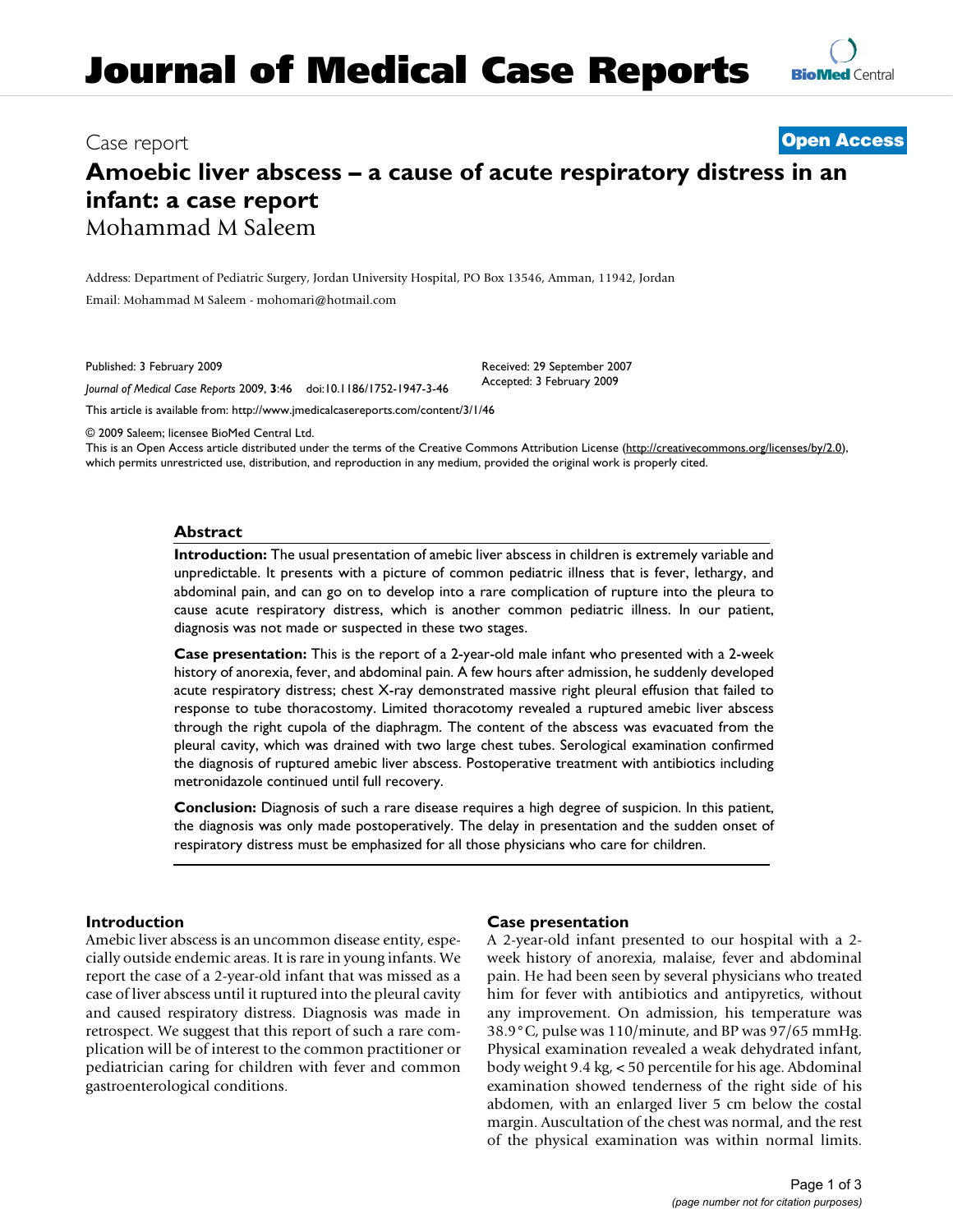Laboratory investigations: Hb 9.5 g/dL, WBC 11.7 with normal differentiation, and normal platelets. Urine analysis and serum electrolytes were within normal limits. Upon admission, the infant was started on intravenous fluids. Empirical third generation cephalosporin was started. A few hours later, he developed a sudden onset of respiratory distress with severe tachypnea. Chest X-ray revealed opacification of the right hemithorax (Figure 1A). A chest tube was inserted; however, it failed to relieve the infant and did not yield any fluid. Only a small amount of thick membrane like material was obtained and this was sent for analysis and culture. Due to his continuing respiratory distress, the infant was taken to surgery where a right limited thoracotomy was performed. This revealed an obvious ruptured liver abscess into the chest. A thick cheesy material was evacuated and two large chest tubes were left to drain the chest cavity (Figure 1B). A rupture was seen through the cupola of the right diaphragm and thought to be an amebic liver abscess through the diaphragm into the chest. A computed tomography (CT) scan the following day revealed a large abscess cavity,



Figure 1 **Chest X-ray showing right-sided massive pleural effusion**. (A) Before drainage. (B) After drainage.

shown in Figure 2. The patient was given metronidazole; in addition, serology of entamoeba and stool for amebae and parasites was ordered. The hemagglutination test was > 1:4000. The stool was negative for ova and parasites. A liver function test showed elevated alkaline phosphatase and mild elevation of liver enzymes. The infant was treated for 7 days parenterally, and oral metronidazole was continued for 6 weeks. His recovery was good. Follow-up chest X-ray after 6 months was normal. CT and ultrasound (US) follow-up of the liver at about 1 year showed the liver to be completely normal.

# **Discussion**

Amebiasis is endemic in the tropical and subtropical regions of the world [1]. However, amebic liver abscess (ALA) is rare, or is under-reported. Reports from western countries indicate a resurgence of amebic liver abscess associated with overcrowding, immigration, and reduced living standards [2]. It also contributes to public health problems in industrialized countries [3]. ALA develops in approximately 3% to 10% of patients who develop amebic infestation of the gastrointestinal tract (GIT). Complications of amebiasis as ALA are the most common manifestations of amebiasis outside the GIT [4,5]. It is more common in adults and is associated with more severe morbidity and mortality. Reports of ALA in children are sporadic [3-8].

The clinical presentation of ALA is extremely variable and unpredictable. The usual presentation in children is one of acute illness, with right upper quadrant pain, fever, and tender hepatomegaly. Our patient had a typical presentation but unfortunately was not diagnosed in the early



Figure 2 **Computed tomography scan of the liver showing the liver abscess**.